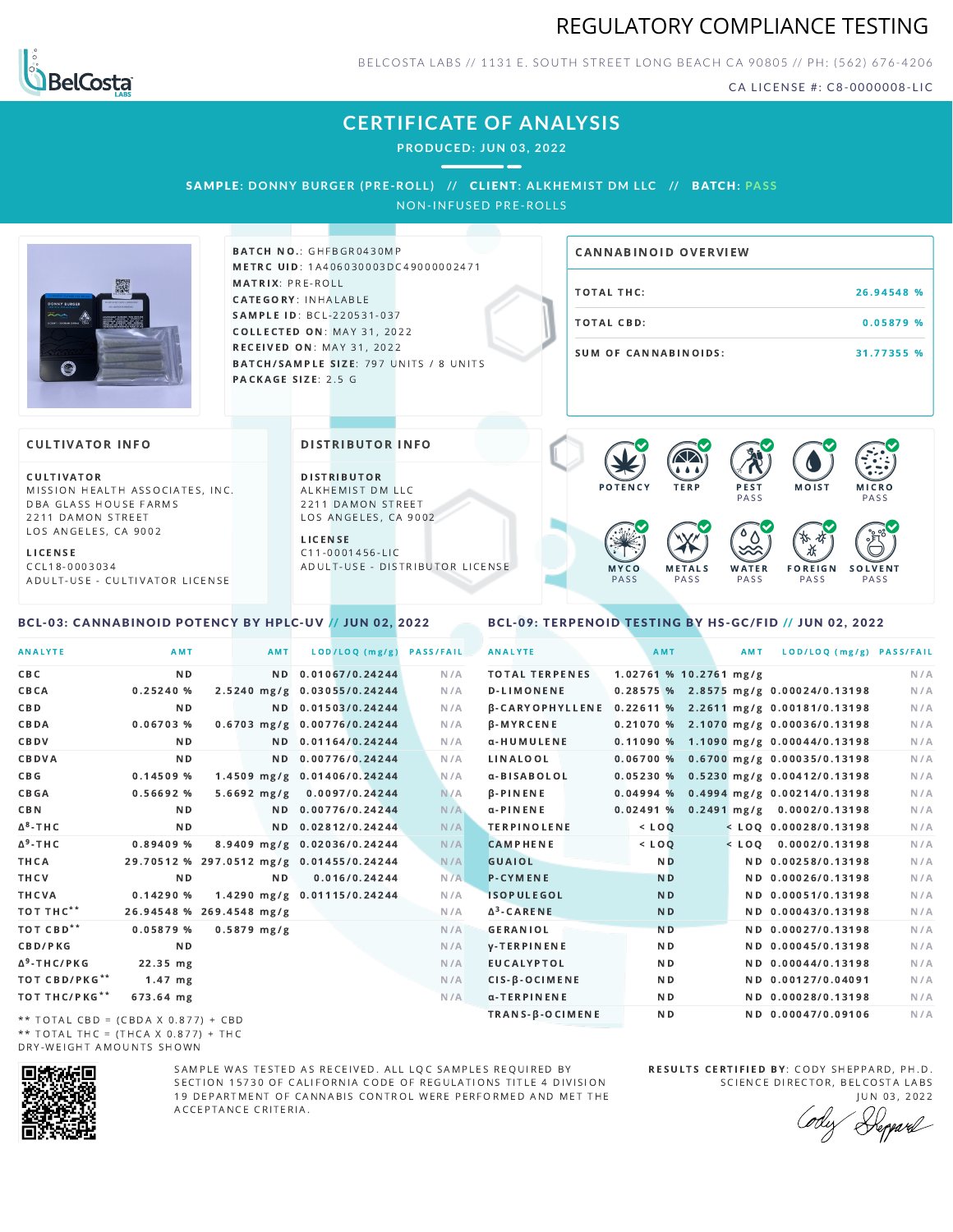## REGULATORY COMPLIANCE TESTING

### <span id="page-1-0"></span>BCL-13: PESTICIDE TESTING BY GC/MS // JUN 02, 2022

| <b>ANALYTE</b>         | <b>LIMIT</b>  | AMT (µg/g)     | LOD/LOQ (µg/g)  | <b>PASS/FAIL</b> |
|------------------------|---------------|----------------|-----------------|------------------|
| <b>CAPTAN</b>          | $0.7 \mu g/g$ | N <sub>D</sub> | 0.03099/0.09385 | <b>PASS</b>      |
| CHLORDANE              | Any amt       | N D            |                 | <b>PASS</b>      |
| <b>CHLORDANE CIS</b>   |               | N D            | 0.01096/0.03323 | N/A              |
| <b>CHLORDANE TRANS</b> |               | N <sub>D</sub> | 0.01049/0.0317  | N/A              |
| <b>CHLORFENAPYR</b>    | Any amt       | N D            | 0.02363/0.07152 | <b>PASS</b>      |

| <b>ANALYTE</b>                      | LIMIT         | $AMT(\mu g/g)$ | LOD/LOQ (µg/g)  | <b>PASS/FAIL</b> |
|-------------------------------------|---------------|----------------|-----------------|------------------|
| <b>CHLORPYRIFOS</b>                 | Any amt       | N D            | 0.01102/0.03346 | <b>PASS</b>      |
| <b>DICHLORVOS</b>                   | Any amt       | N D.           | 0.01161/0.03517 | PASS             |
| <b>METHYL PARATHION</b>             | Any amt       | ND.            | 0.01332/0.04036 | <b>PASS</b>      |
| PENTACHLORONI-<br><b>TROBENZENE</b> | $0.1 \mu g/g$ | ND.            | 0.01385/0.04201 | <b>PASS</b>      |
|                                     |               |                |                 |                  |

## BCL-05: RESIDUAL PESTICIDE ANALYSIS BY LC-MS/MS ESI // JUN 02, 2022

| <b>ANALYTE</b>             |               | LIMIT AMT $(\mu g/g)$ | LOD/LOQ (µg/g) | <b>PASS/FAIL</b> | <b>ANALYTE</b>          | LIMIT AMT $(\mu g/g)$ |     | LOD/LOQ (µg/g) PASS/FAIL |      |
|----------------------------|---------------|-----------------------|----------------|------------------|-------------------------|-----------------------|-----|--------------------------|------|
| ABAMECTIN                  | $0.1 \mu g/g$ | N D                   | 0.01153/0.04   | PASS             | <b>METALAXYL</b>        | $2 \mu g/g$           | N D | 0.00503/0.02             | PASS |
| АСЕРНАТЕ                   | $0.1 \mu g/g$ | N D                   | 0.00368/0.02   | <b>PASS</b>      | <b>METHIOCARB</b>       | Any amt               | N D | 0.00503/0.02             | PASS |
| ACEQUINOCYL                | $0.1 \mu g/g$ | N D                   | 0.00417/0.02   | PASS             | METHOMYL                | 1 $\mu$ g/g           | N D | 0.00494/0.02             | PASS |
| <b>ACETAMIPRID</b>         | $0.1 \mu g/g$ | N D                   | 0.00464/0.02   | PASS             | <b>MEVINPHOS</b>        | Any amt               | ND. |                          | PASS |
| ALDICARB                   | Any amt       | N D                   | 0.01109/0.04   | <b>PASS</b>      | <b>MEVINPHOS I</b>      |                       | ND. | 0.00163/0.0084           | N/A  |
| <b>AZOXYSTROBIN</b>        | $0.1 \mu g/g$ | N D                   | 0.00639/0.02   | <b>PASS</b>      | <b>MEVINPHOS II</b>     |                       | N D | 0.00542/0.0316           | N/A  |
| BIFENAZATE                 | $0.1 \mu g/g$ | N D                   | 0.00355/0.02   | PASS             | MYCLOBUTANIL            | $0.1 \mu g/g$         | N D | 0.00867/0.04             | PASS |
| <b>BIFENTHRIN</b>          | $3 \mu g/g$   | N D                   | 0.00473/0.04   | PASS             | <b>NALED</b>            | $0.1 \mu g/g$         | N D | 0.00328/0.02             | PASS |
| <b>BOSCALID</b>            | $0.1 \mu g/g$ | N D                   | 0.00494/0.02   | PASS             | OXAMYL                  | $0.5 \mu g/g$         | ND  | 0.00455/0.02             | PASS |
| CARBARYL                   | $0.5 \mu g/g$ | N D                   | 0.00295/0.02   | PASS             | <b>PACLOBUTRAZOL</b>    | Any amt               | N D | 0.00714/0.04             | PASS |
| CARBOFURAN                 | Any amt       | N D                   | 0.00613/0.02   | PASS             | PERMETHRIN              | $0.5 \mu g/g$         | N D |                          | PASS |
| CHLORANTRANIL-             | $10 \mu g/g$  | N D                   | 0.00697/0.04   | PASS             | PERMETHRIN CIS          |                       | ND. | 0.00237/0.0082           | N/A  |
| <b>IPROLE</b>              |               |                       |                |                  | PERMETHRIN TRANS        |                       |     | ND 0.00245/0.0118        | N/A  |
| <b>CLOFENTEZINE</b>        | $0.1 \mu g/g$ | N D                   | 0.0054/0.02    | PASS             | <b>PHOSMET</b>          | $0.1 \mu g/g$         | N D | 0.0043/0.02              | PASS |
| COUMAPHOS                  | Any amt       | N D                   | 0.00215/0.02   | <b>PASS</b>      | PIPERONYLBUTO-          | $3 \mu g/g$           | N D | 0.00247/0.02             | PASS |
| CYFLUTHRIN                 | $2 \mu g/g$   | N D                   | 0.05508/0.2    | <b>PASS</b>      | XIDE                    |                       |     |                          |      |
| <b>CYPERMETHRIN</b>        | $1 \mu g/g$   | N D                   | 0.00556/0.04   | PASS             | <b>PRALLETHRIN</b>      | $0.1 \mu g/g$         | N D | 0.00392/0.02             | PASS |
| <b>DAMINOZIDE</b>          | Any amt       | N D                   | 0.00227/0.04   | PASS             | PROPICONAZOLE           | $0.1 \mu g/g$         | N D | 0.0024/0.02              | PASS |
| <b>DIAZINON</b>            | $0.1 \mu g/g$ | N D                   | 0.00487/0.02   | PASS             | <b>PROPOXUR</b>         | Any amt               | N D | 0.00374/0.02             | PASS |
| <b>DIMETHOATE</b>          | Any amt       | N D                   | 0.00354/0.02   | <b>PASS</b>      | <b>PYRETHRINS</b>       | $0.5 \mu g/g$         | N D |                          | PASS |
| <b>DIMETHOMORPH</b>        | $2 \mu g/g$   | N D                   |                | <b>PASS</b>      | PYRETHRINS PYRETHRIN I  |                       | N D | 0.00726/0.04             | N/A  |
| <b>DIMETHOMORPH I</b>      |               | N D                   | 0.00109/0.0078 | N/A              | PYRETHRINS PYRETHRIN II |                       |     | ND 0.00754/0.02284       | N/A  |
| <b>DIMETHOMORPH II</b>     |               | ND.                   | 0.0015/0.0122  | N/A              | PYRIDABEN               | $0.1 \mu g/g$         | N D | 0.0034/0.02              | PASS |
| <b>ETHOPROPHOS</b>         | Any amt       | N D                   | 0.0041/0.02    | <b>PASS</b>      | <b>SPINETORAM</b>       | $0.1 \mu g/g$         | N D |                          | PASS |
| <b>ETOFENPROX</b>          | Any amt       | N D                   | 0.00274/0.02   | <b>PASS</b>      | <b>SPINETORAM J</b>     |                       | N D | 0.00329/0.016            | N/A  |
| ETOXAZOLE                  | $0.1 \mu g/g$ | N D                   | 0.00385/0.02   | PASS             | <b>SPINETORAM L</b>     |                       | ND. | 0.00157/0.016            | N/A  |
| <b>FENHEXAMID</b>          | $0.1 \mu g/g$ | N D                   | 0.01055/0.02   | <b>PASS</b>      | <b>SPINOSAD</b>         | $0.1 \mu g/g$         | N D |                          | PASS |
| FENOXYCARB                 | Any amt       | N D                   | 0.00175/0.02   | <b>PASS</b>      | SPINOSAD A              |                       |     | ND 0.00205/0.01438       | N/A  |
| <b>FENPYROXIMATE</b>       | $0.1 \mu g/g$ | N D                   | 0.00481/0.02   | PASS             | SPINOSAD D              |                       |     | ND 0.00104/0.00498       | N/A  |
| <b>FIPRONIL</b>            | Any amt       | N D                   | 0.00478/0.02   | PASS             | <b>SPIROMESIFEN</b>     | $0.1 \mu g/g$         | ND. | 0.00944/0.04             | PASS |
| FLONICAMID                 | $0.1 \mu g/g$ | N D                   | 0.00398/0.02   | PASS             | <b>SPIROTETRAMAT</b>    | $0.1 \mu g/g$         | N D | 0.00208/0.02             | PASS |
| FLUDIOXONIL                | $0.1 \mu g/g$ | N D                   | 0.01369/0.04   | PASS             | <b>SPIROXAMINE</b>      | Any amt               | N D | 0.00344/0.02             | PASS |
| <b>HEXYTHIAZOX</b>         | $0.1 \mu g/g$ | N D                   | 0.00297/0.02   | PASS             | <b>TEBUCONAZOLE</b>     | $0.1 \mu g/g$         | N D | 0.00816/0.04             | PASS |
| <b>IMAZALIL</b>            | Any amt       | N D                   | 0.0056/0.02    | PASS             | <b>THIACLOPRID</b>      | Any amt               | N D | 0.0039/0.02              | PASS |
| <b>IMIDACLOPRID</b>        | $5 \mu g/g$   | N D                   | 0.00645/0.02   | PASS             | <b>THIAMETHOXAM</b>     | $5 \mu g/g$           | N D | 0.00358/0.02             | PASS |
| <b>KRESOXIM-</b><br>METHYL | $0.1 \mu g/g$ | N D                   | 0.00339/0.02   | PASS             | TRIFLOXYSTROB-<br>ΙN    | $0.1 \mu g/g$         | N D | 0.00421/0.02             | PASS |